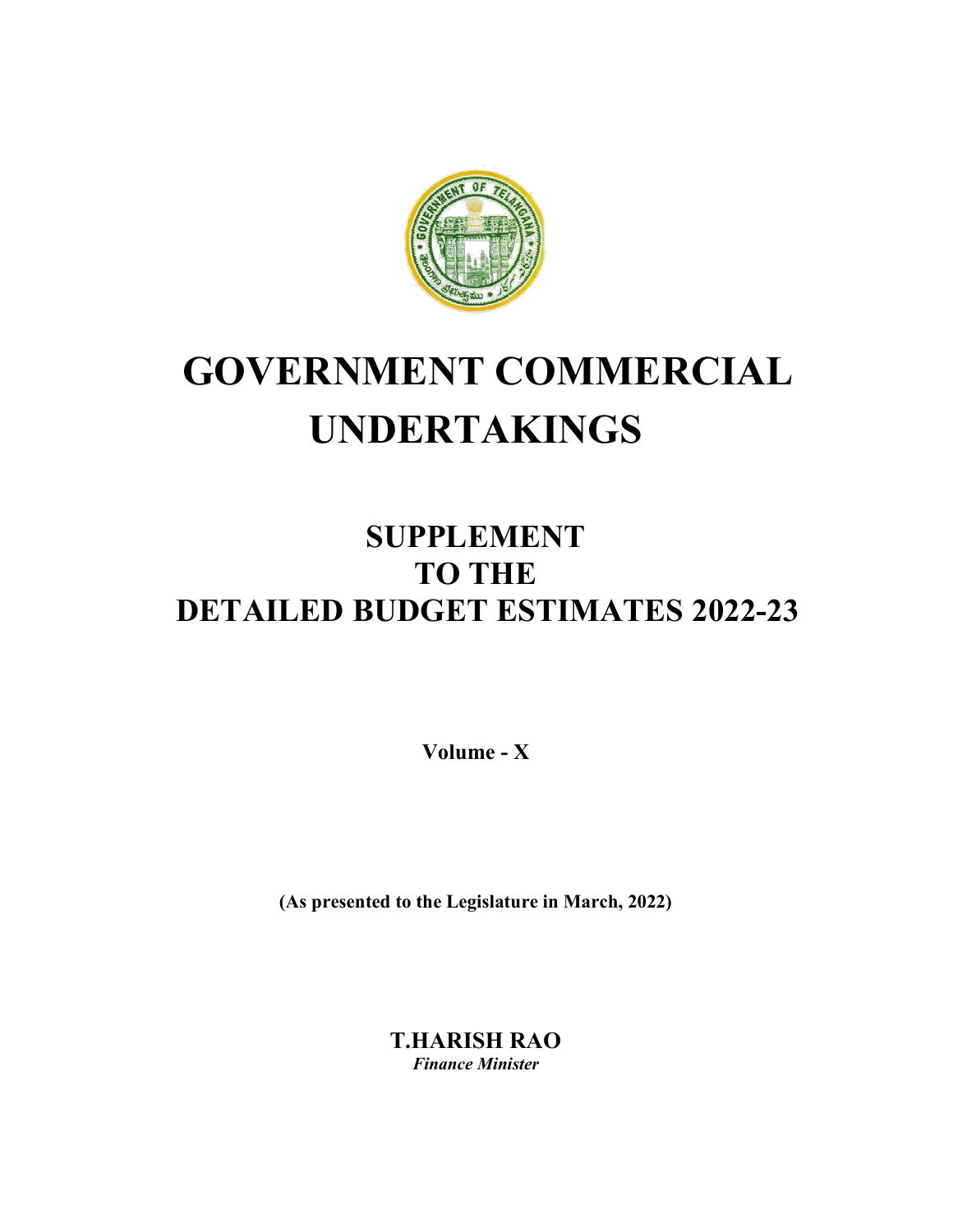# **GOVERNMENT COMMERCIAL UNDERTAKINGS**

## **SUPPLEMENT TO THE DETAILED BUDGET ESTIMATES 2022-23**

**Volume - X**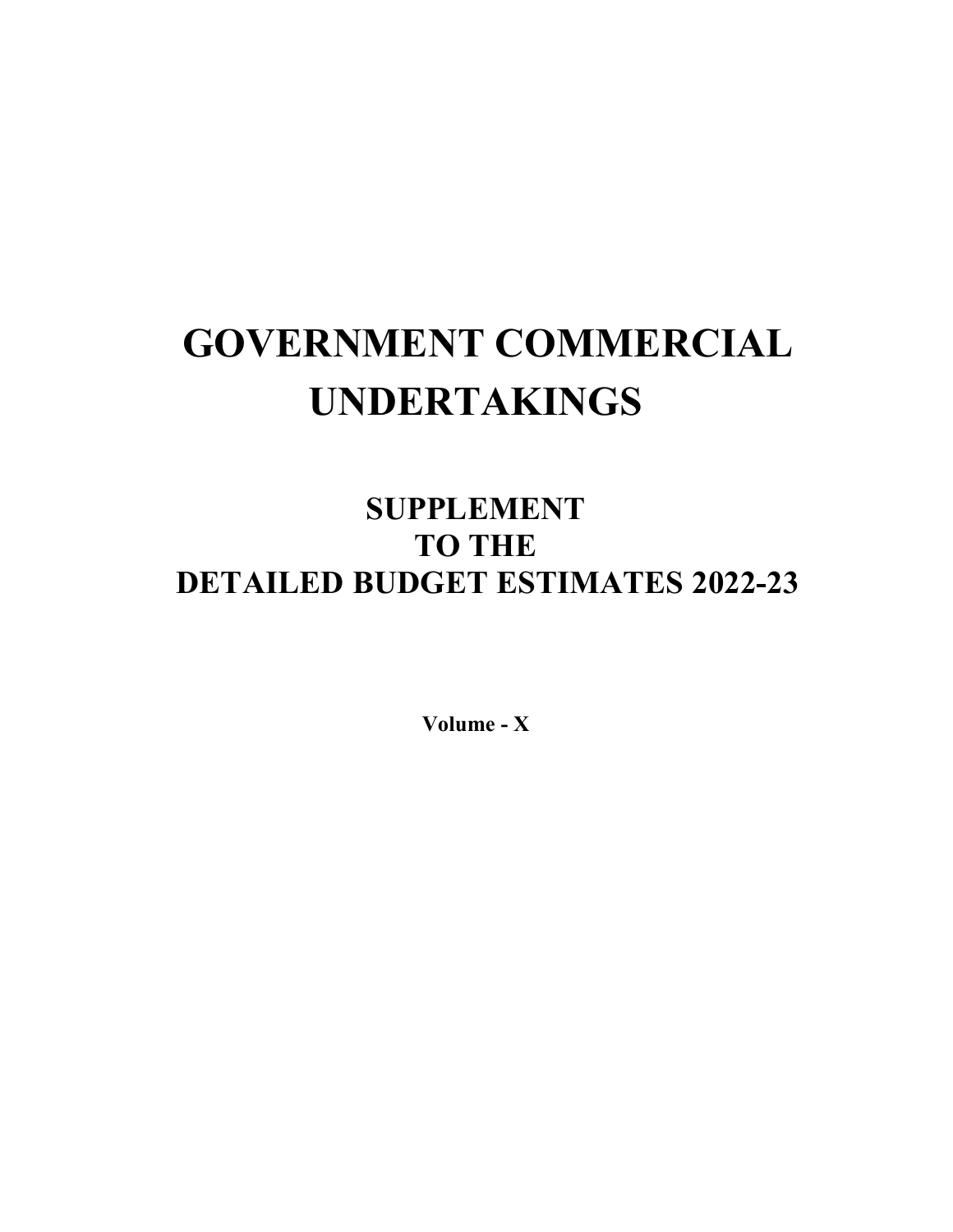## **GOVERNMENT COMMERCIAL UNDERTAKINGS**

**SUPPLEMENT** 

## **TO THE**

### **DETAILED BUDGET ESTIMATES 2022-23**

## **TABLE OF CONTENTS**

 **Pages** 

**1. Telangana Government Text Book Press, Hyderabad 2-9**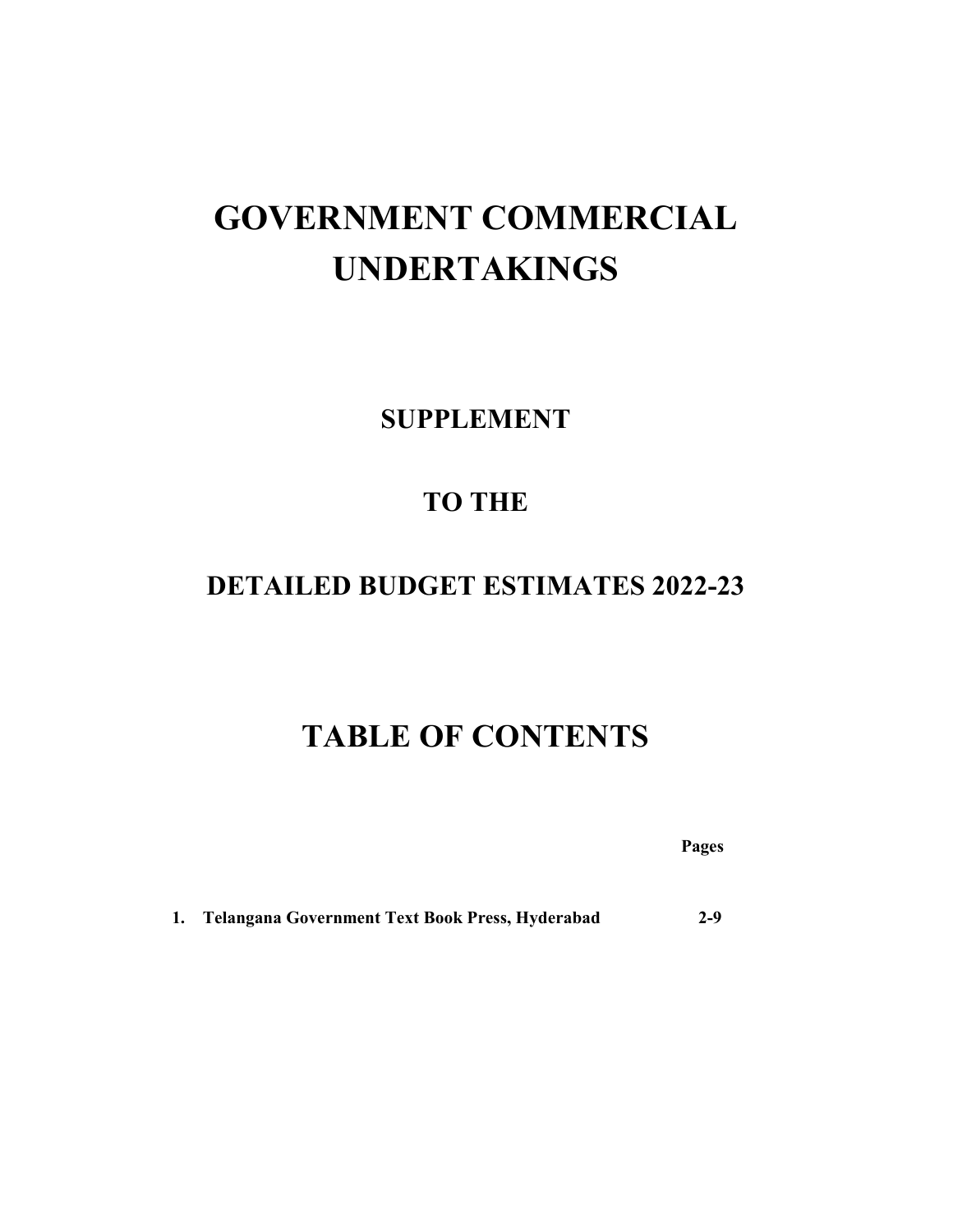| Amounts<br>2018-19 | <b>PARTICULARS</b>                       | Amounts<br>2019-20 |
|--------------------|------------------------------------------|--------------------|
| Rs.                |                                          | Rs.                |
|                    | To Working process as on 1st April, 2018 |                    |
| 3,96,239           | To Paper Account.                        | 4,35,863           |
|                    | To Inks Account.                         |                    |
|                    | To Other Materials consumed A/c          |                    |
|                    | To Spare Parts consumed                  |                    |
|                    | To Carriage in Inward                    |                    |
| 20,78,484          | To Director's Salary                     | 22,86,332          |
| 14,20,349          | To Technical Officer's Salary            | 15,62,384          |
| 19,22,771          | To Normal Wages                          | 23,07,325          |
|                    | To Over time wages                       |                    |
|                    | To Depreciation on Electrical Equipment  |                    |
| 18,40,173          | To Power consumed A/c                    | 20,24,190          |
| 72,000             | To Factory Licence                       | 72,000             |
|                    | To Remuneration of Authors               |                    |
| 1,85,696           | To Factory Rent                          | 1,85,195           |
|                    | To Repairs to Machinery                  |                    |
| ---                | To Depreciation on Tools                 |                    |
| 1,85,195           | To Depreciation on Plant and Mahinery    | 1,75,935           |
|                    | To Depreciation on Chasis and            |                    |
|                    | Imposing stores $A/c$ .                  |                    |
| ,43,000            | To Bun & Milk                            |                    |
| ,99,299            | To Water consumed A/c                    | 1,09,229           |
| 14,32,531          | To Books printed in other press          | 15,75,784          |
| 68,828             | To E.P.F. $A/c$ .                        | 72,270             |
| 97,44,565          |                                          | 108,07,008         |

#### **TELANANA GOVERNMENT TEXT BOOK MANUFACTURING ACCOUNT**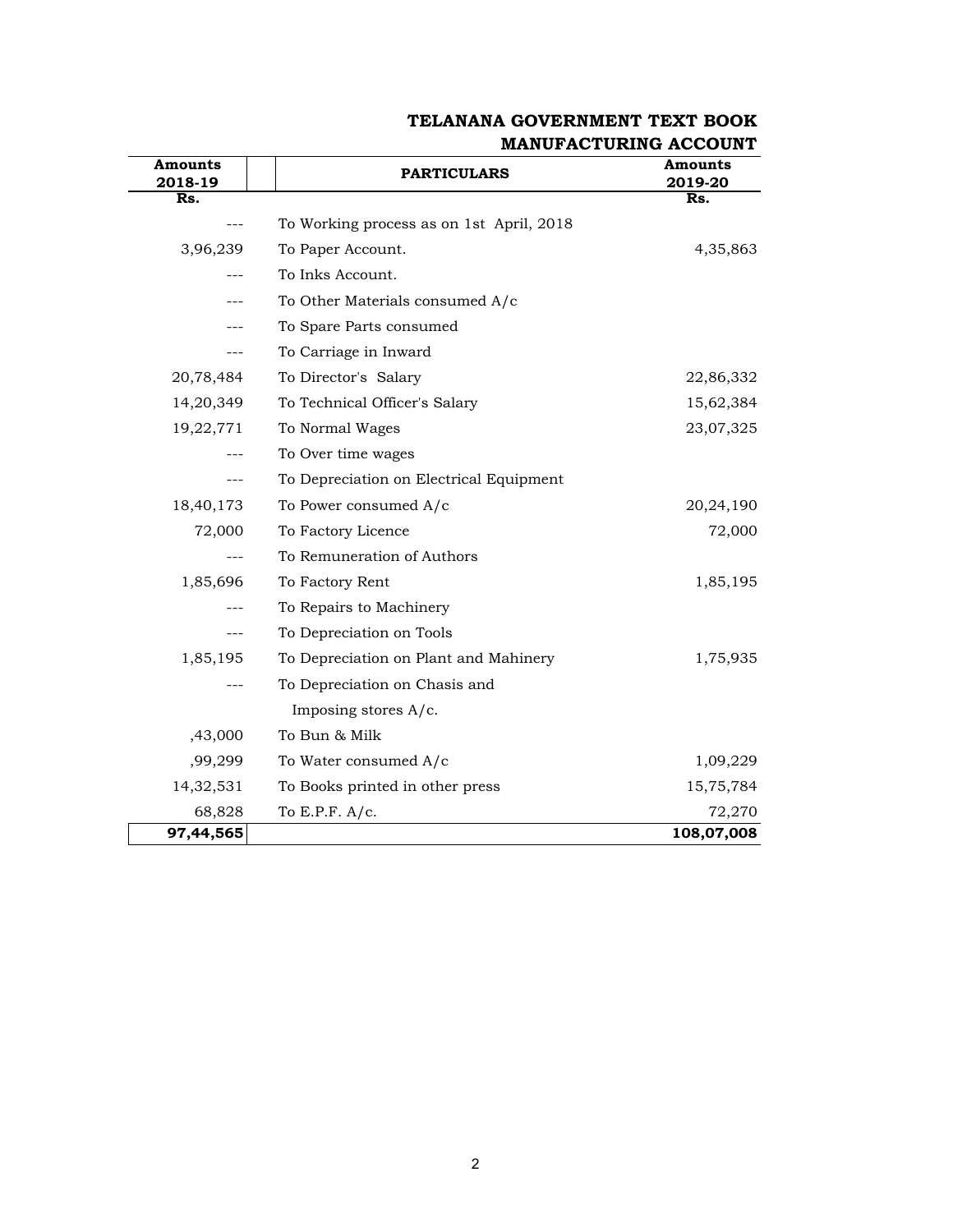| <b>Amounts</b><br>2018-19 | <b>PARTICULARS</b>                                      | <b>Amounts</b><br>2019-20 |  |
|---------------------------|---------------------------------------------------------|---------------------------|--|
| Rs.                       | By work in process as on 31st March 2019                | Rs.                       |  |
| 99,77,028                 | By cost of production transferred to<br>trading $A/c$ . | 10807008                  |  |

#### **PRESS, MINT COMPOUND, HYDERABAD AS ON 31-03-2020 (UN-AUDITED)**

**99,77,028 10807008**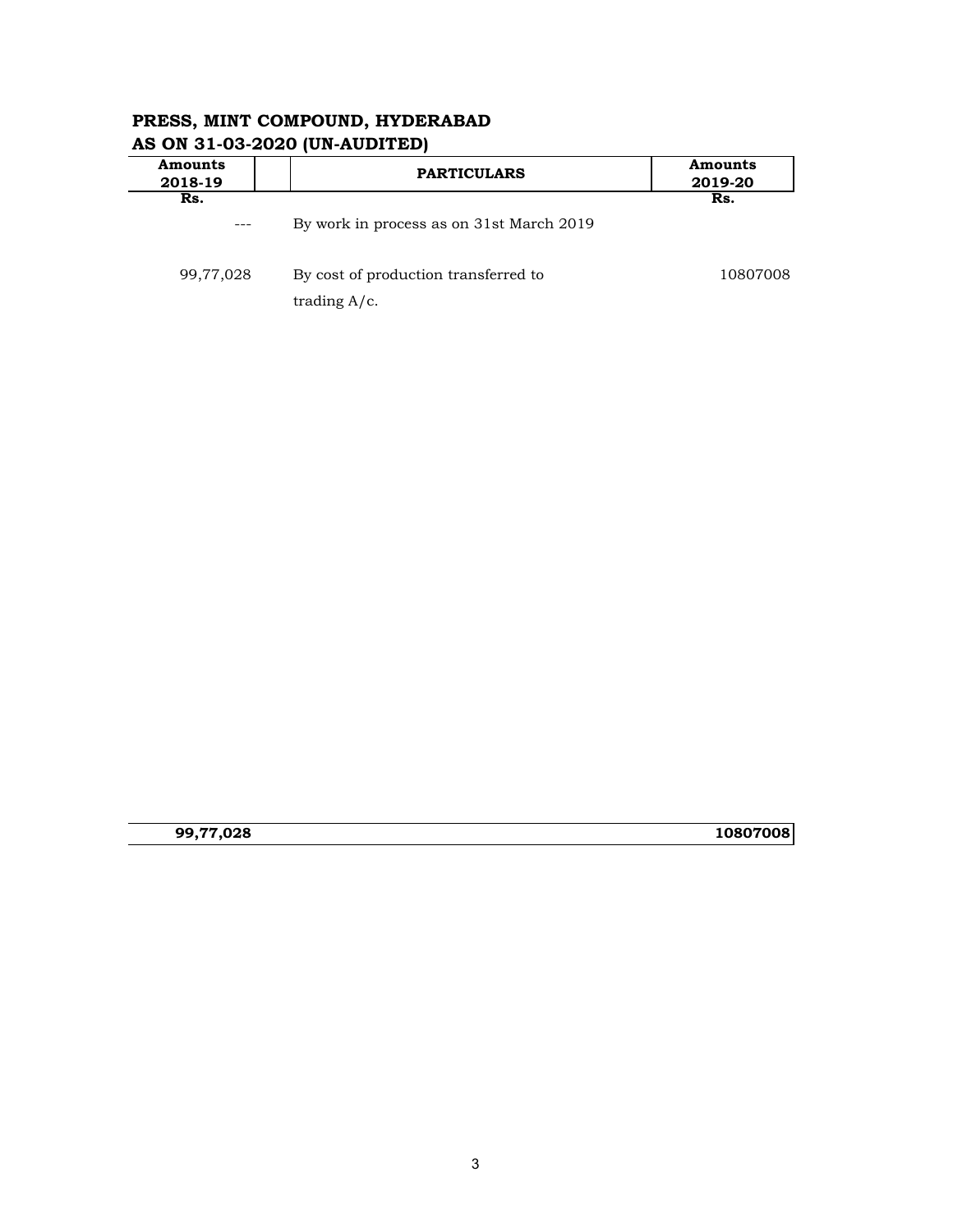#### **TELANGANA GOVERNMENT TEXT BOOK TRADING ACCOUNT FOR THE**

| <b>Amounts</b> | <b>Amounts</b><br>2018-19 | <b>PARTICULARS</b>             | <b>Amounts</b> | <b>Amounts</b><br>2019-20 |
|----------------|---------------------------|--------------------------------|----------------|---------------------------|
|                | Rs.                       |                                | Rs.            | Rs.                       |
|                |                           | <b>To Opending Stocks</b>      |                |                           |
|                | $---$                     | N.T. Books with Press &        |                |                           |
|                |                           | DGTBSO's                       |                |                           |
|                |                           |                                |                |                           |
|                |                           |                                |                |                           |
|                |                           |                                |                |                           |
|                |                           |                                |                |                           |
|                | 97,44,565                 | Cost of Production transferred | 10807008       |                           |
|                |                           | from Manufacturing account     |                |                           |
|                |                           |                                |                |                           |
|                |                           |                                |                |                           |
|                | 2,32,88,964               | To Gross Profit transferred to | 24900832       |                           |
|                |                           | Profit and Loss Account        |                |                           |
|                |                           |                                |                |                           |
|                |                           |                                |                |                           |
|                |                           |                                |                |                           |

**3,30,33,529 3,57,07,840**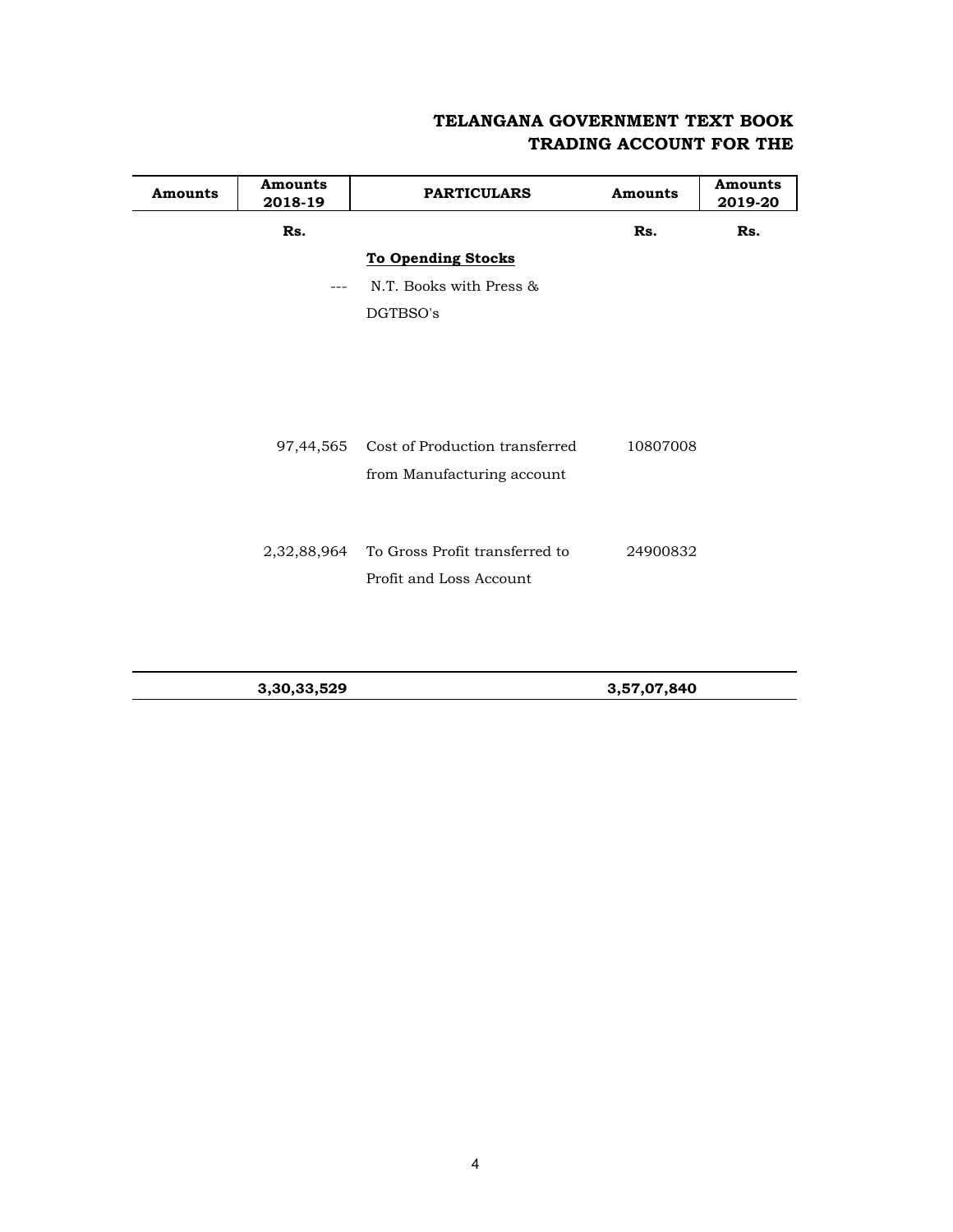#### **PRESS, MINT COMPOUND, HYDERABAD YEAR ENDING 31-03-2020 (UN-AUDITED)**

| Amounts | <b>Amounts</b><br>2018-19 | <b>PARTICULARS</b>             | Amounts | <b>Amounts</b><br>2019-20 |
|---------|---------------------------|--------------------------------|---------|---------------------------|
| Rs.     | Rs.                       |                                | Rs.     | Rs.                       |
|         |                           | By Closing stock of books      |         |                           |
|         | 3,30,33,529               | By Closing stock of books with |         | 3,57,07,840               |
|         |                           | Press and DGTBSO'S             |         |                           |

|  | 3,30,33,529 |
|--|-------------|
|  |             |

**3,30,33,529 3,57,07,840**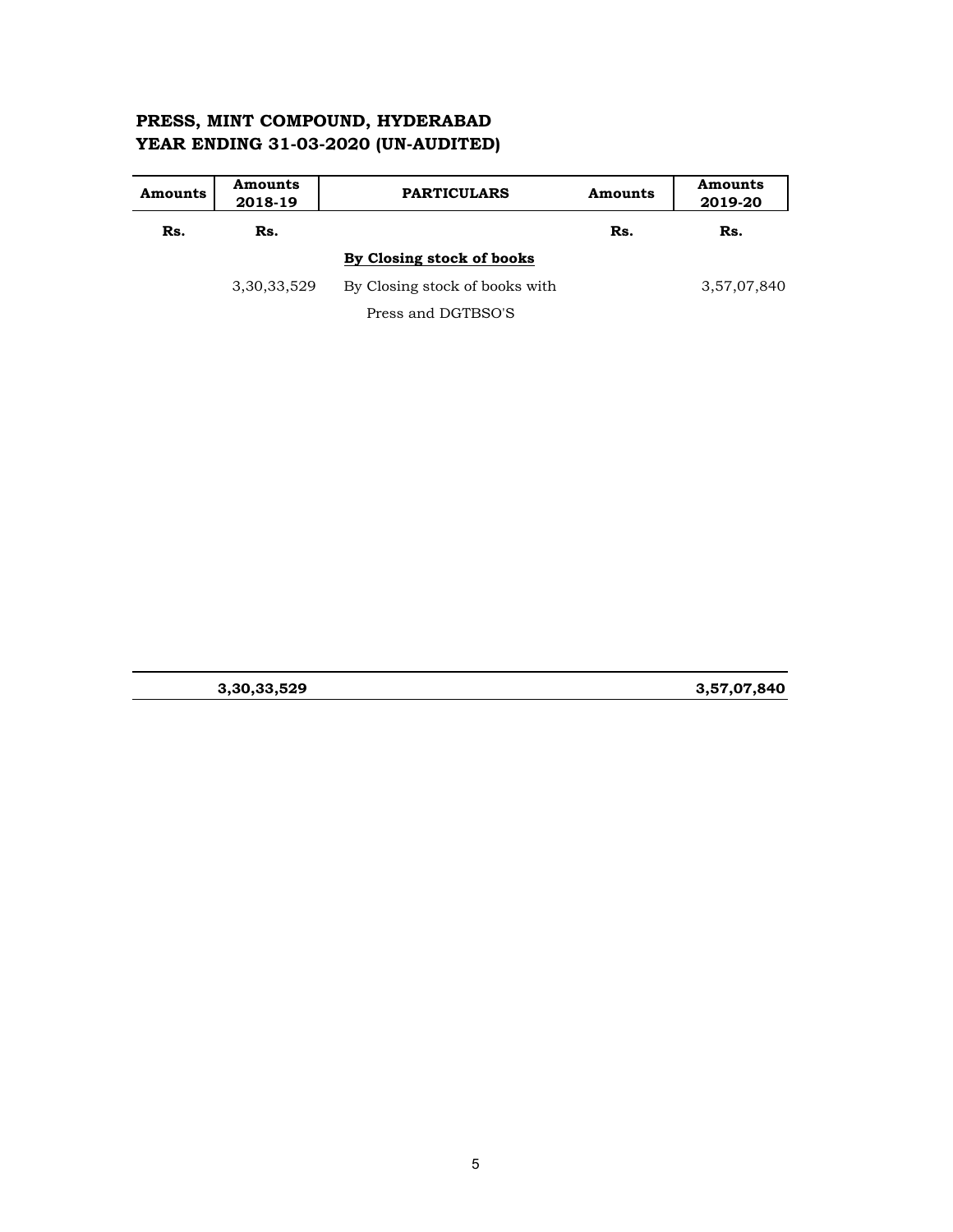#### **TELANGANA GOVERNMENT TEXT BOOK**

#### **PROFIT AND LOSS ACCOUNT FOR**

| Amounts<br>2018-19 | <b>PARTICULARS</b>                      | <b>Amounts</b><br>2019-20 |  |
|--------------------|-----------------------------------------|---------------------------|--|
| Rs.                |                                         | Rs.                       |  |
|                    | To Packing & Forwarding Charges Account |                           |  |
|                    |                                         |                           |  |
| 38195452           | To Establishment Salary                 | 40105225                  |  |
| 20000              | To Travelling Allowances                | $\mathbf{0}$              |  |
| 650000             | To Office Contingencies                 | 315000                    |  |
|                    | To Office Rent Account                  |                           |  |
| 8847893            | To Godowns Rent Account                 | 7500362                   |  |
| 85000              | To Service Postage                      | 25000                     |  |
|                    | To Fright and Forwarding Chs.           |                           |  |
| 20000              | Municipal Corporation Tax               | 20000                     |  |
| 3544263            | To Water and Electricity Charges        | 3721476                   |  |
| 84000              | To Telephones and Telegram Charges      | 5000                      |  |
| 4478000            | To Rents, Rates and Taxes               | 5200520                   |  |
| 9000               | To Petrol                               | 0                         |  |

**5,59,33,608 5,68,92,583**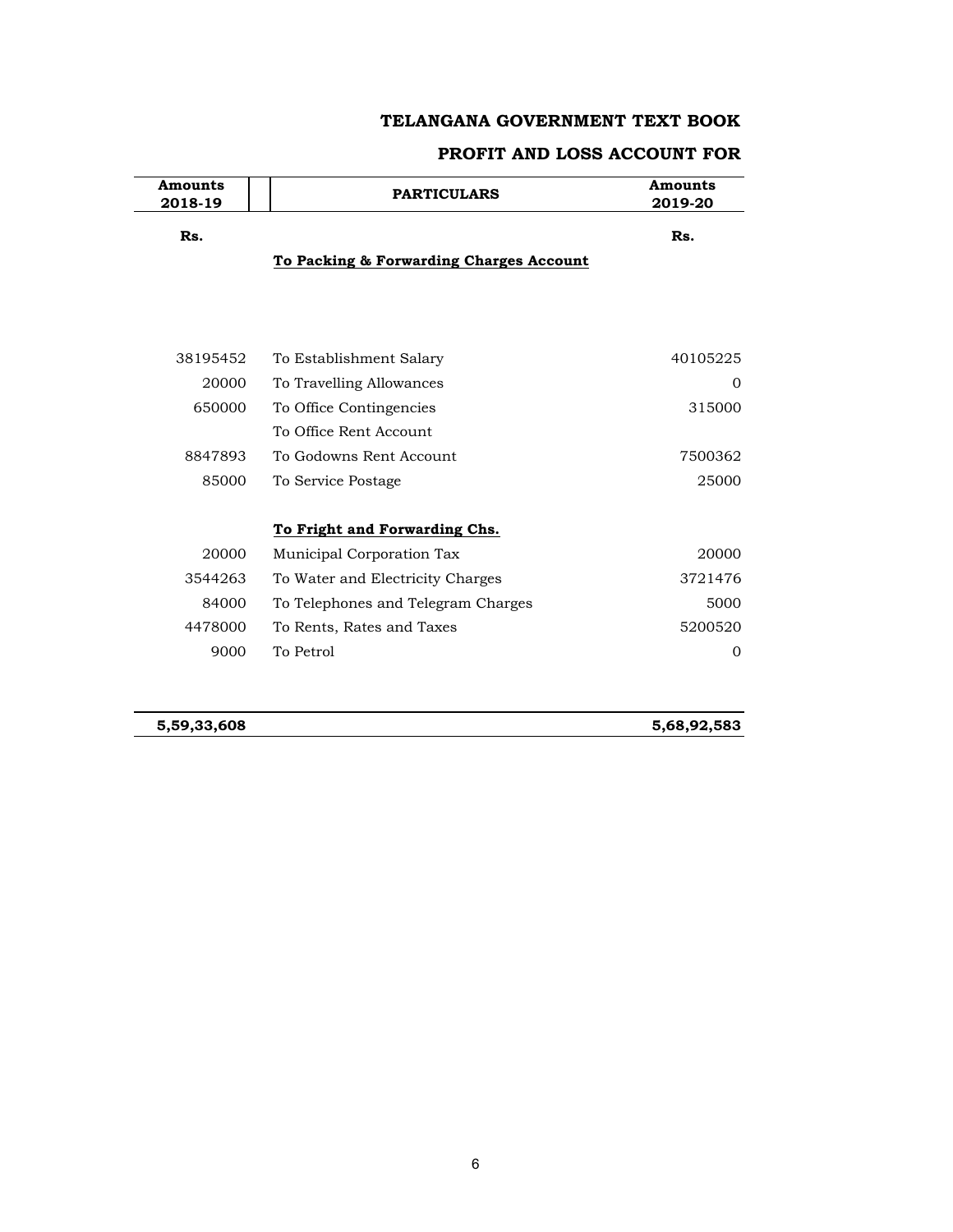#### **PRESS, MINT COMPOUND, HYDERABAD**

| <b>Amounts</b><br>2018-19 | <b>PARTICULARS</b>                                          | <b>Amounts</b><br>2019-20 |
|---------------------------|-------------------------------------------------------------|---------------------------|
| Rs.                       |                                                             | Rs.                       |
| 2,32,88,964               | By Gross Profit brought down from<br><b>Trading Account</b> | 24900832                  |
| 3, 26, 44, 644            | By Net Loss                                                 | 3, 19, 91, 751            |

#### **THE YEAR 2019-2020 (UN-AUDITED)**

**5,59,33,608 5,68,92,583**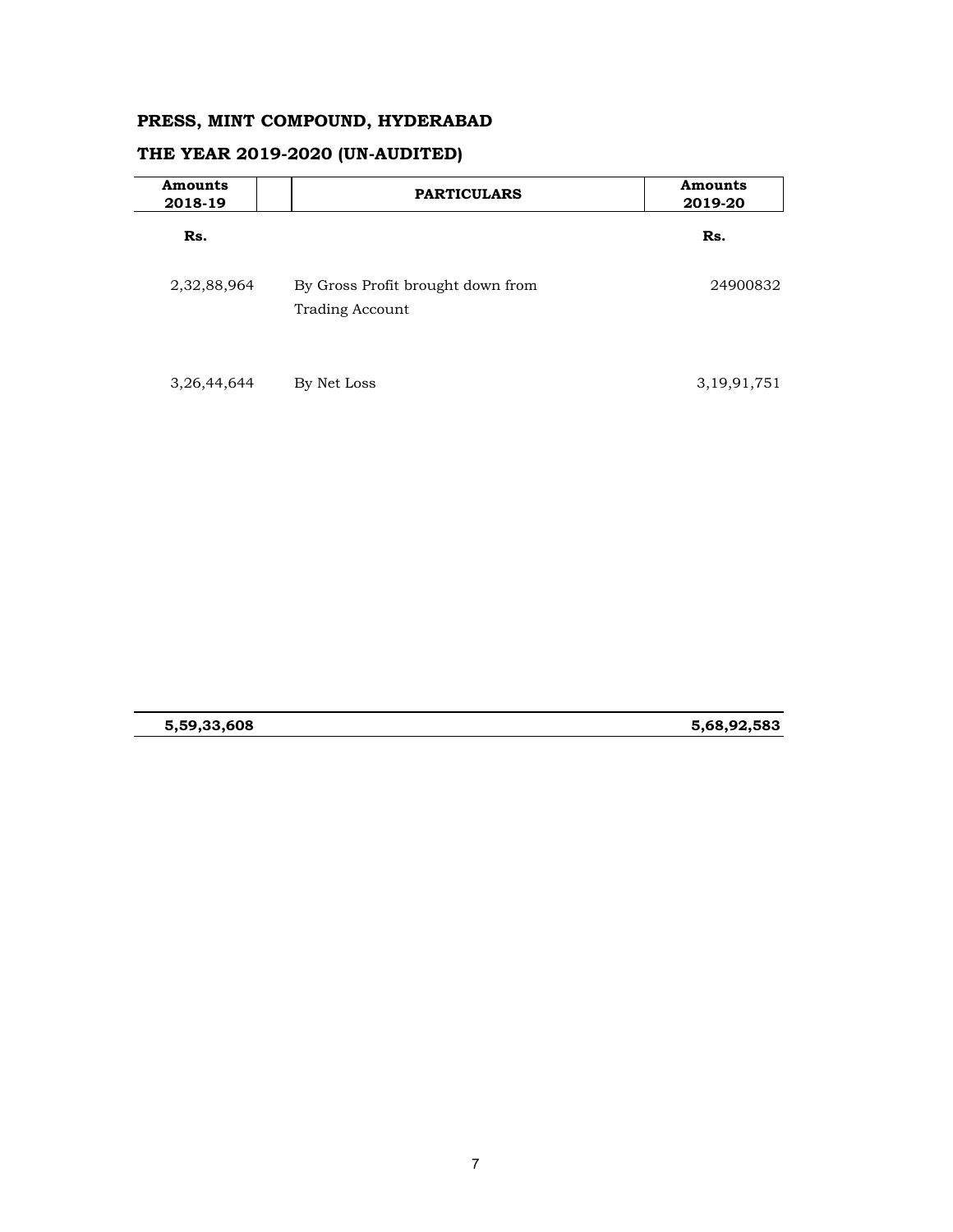|                           |                           |                               |                    | <b>BALANCE SHEET AS ON</b> |
|---------------------------|---------------------------|-------------------------------|--------------------|----------------------------|
| <b>Amounts</b><br>2018-19 | <b>Amounts</b><br>2018-19 | <b>LIABILITIES</b>            | Amounts<br>2019-20 | Amounts<br>2019-20         |
| Rs.                       | Rs.                       |                               | Rs.                | Rs.                        |
|                           |                           | <b>GOVT. CAPITAL ACCOUNT</b>  |                    |                            |
| 2,02,86,586               |                           | $2,02,86,586$ Opening Balance | 20286586           | 20286586                   |
|                           |                           | <b>GOVT. CURRENT ACCOUNT</b>  |                    |                            |
| 11741435                  |                           | Opening Balance               | 10567291           |                            |
| 75000                     |                           | Add - Withdrawals             | 95000              |                            |
|                           |                           | Add - Adjustment              |                    |                            |
| 11816435                  |                           |                               | 10662291           |                            |
| 500000                    |                           | LESS - Remittances            | 200000             |                            |
|                           |                           |                               |                    |                            |
| 1, 13, 16, 435            |                           | Add - Interest on Capital     | 10462291           |                            |
|                           |                           | PROFIT AND LOSS ACCOUNT       |                    |                            |
|                           |                           | Opening balance               |                    |                            |
| 32644644                  |                           | $-2,13,28,209$ Less: Net loss | 31991751           | $-21529460$                |

#### **TELANGANA GOVERNMENT TEXT BOOK**

**DEPOSITS & LIABILITIES**

47,96,054 Depreciation Reserve Fund 4796054

| 37,54,431 | .180<br>35.53 |
|-----------|---------------|
|           |               |